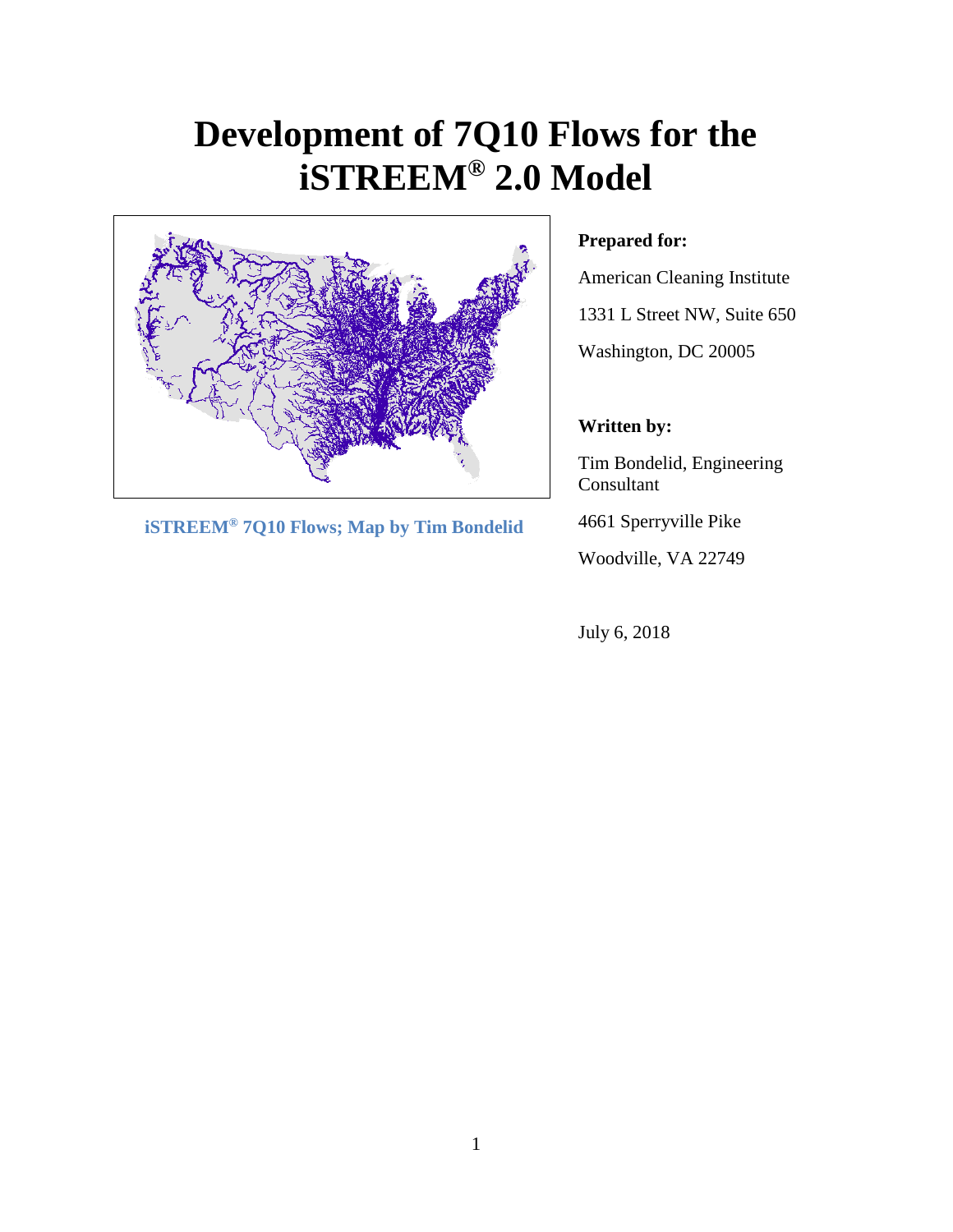## **Introduction to 7Q10 Flows for iSTREEM**® **2.0**

iSTREEM® is an in-stream environmental exposure model which is web-based and made freely available to the public by the American Cleaning Institute (ACI). The model provides a means to estimate concentrations of "down‐the‐drain" chemicals in effluent, receiving waters, and drinking water intakes across national and regional scales under mean annual and low‐flow conditions for the continental United States and several watersheds in Canada.

The underlying model algorithm and data were recently upgraded and released as  $i$ STREEM<sup>®</sup> 2.0 which incorporates the most current information available on wastewater treatment facilities from the 2012 Clean Watersheds Needs Survey by US EPA and national river network to the higher spatial resolution National Hydrography Dataset Plus (NHDPlus) version 2, which was jointly developed by the USGS and US EPA. The NHDPlus inherently provides the mean annual flow data for rivers across the United States, but low-flow (7Q10) data were not readily available.

ACI contracted the development of 7Q10 flow estimates for the NHDPlus river network to a team of Horizon Systems, Inc. and Tim Bondelid, Engineering Consultant. This report provides a background on the methodologies used for developing the 7Q10 flow estimates for iSTREEM® 2.0, documents the known issues and explores potential future enhancements.

The 7Q10 flow data thus generated for the NHDPlus river network is currently part of the iSTREEM® 2.0 model which is available for public use at [www.iSTREEM.org.](http://www.istreem.org/)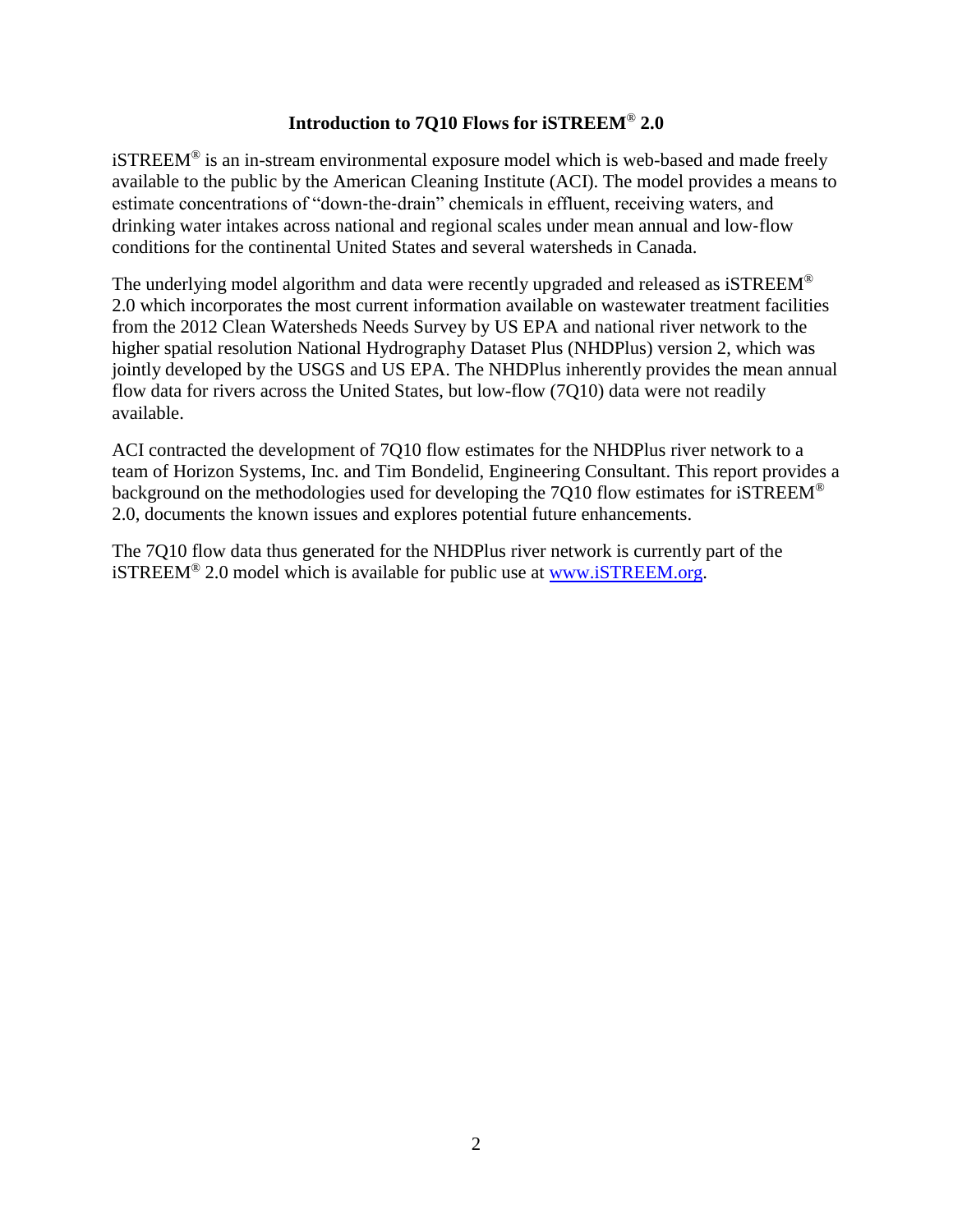#### **Table of Contents**

- I. Overview of the iSTREEM® 7Q10 Flow Development
- II. 7Q10 flows at Gages: The Basis for the iSTREEM® 7Q10 Flows
- III. Development of the iSTREEM® 2.0 7Q10 Flow Estimation Methodology A. Rationale for Selection of the Pilot Areas
	- B. Pilot Area 1: Wabash River Basin
		- i. Areal Variation in 7Q10 Flow Characteristics
		- ii. Development of NHDPlus-Based Routing Method
		- iii. QA of the Routing Method
	- C. Pilot Area 2: Lower Colorado Basin
- IV. National Production
	- A. NHDPlus Vector Processing Units (VPUs)
		- i. VPU-based Sequencing of Production
		- ii. The "GAGEADD" Table
	- B. 7Q10 Gage Data Gaps
	- C. QA of Results
	- D. Format of the 7Q10 Results File
- V. Primary Issues and Considerations for Use of the iSTREEM<sup>®</sup> 2.0 7010 Flows
	- A. Areas with Known Problems or Issues
	- B. Divergences and Intermittent Streams
	- C. Lakes and Reservoirs
	- D. Estuaries
- VI. Conclusions
	- A. Overall Success of the iSTREEM® 2.0 7Q10 Flows
	- B. Possible Refinements
	- C. Summary of Results
- VII. References: Links to Relevant Data and Software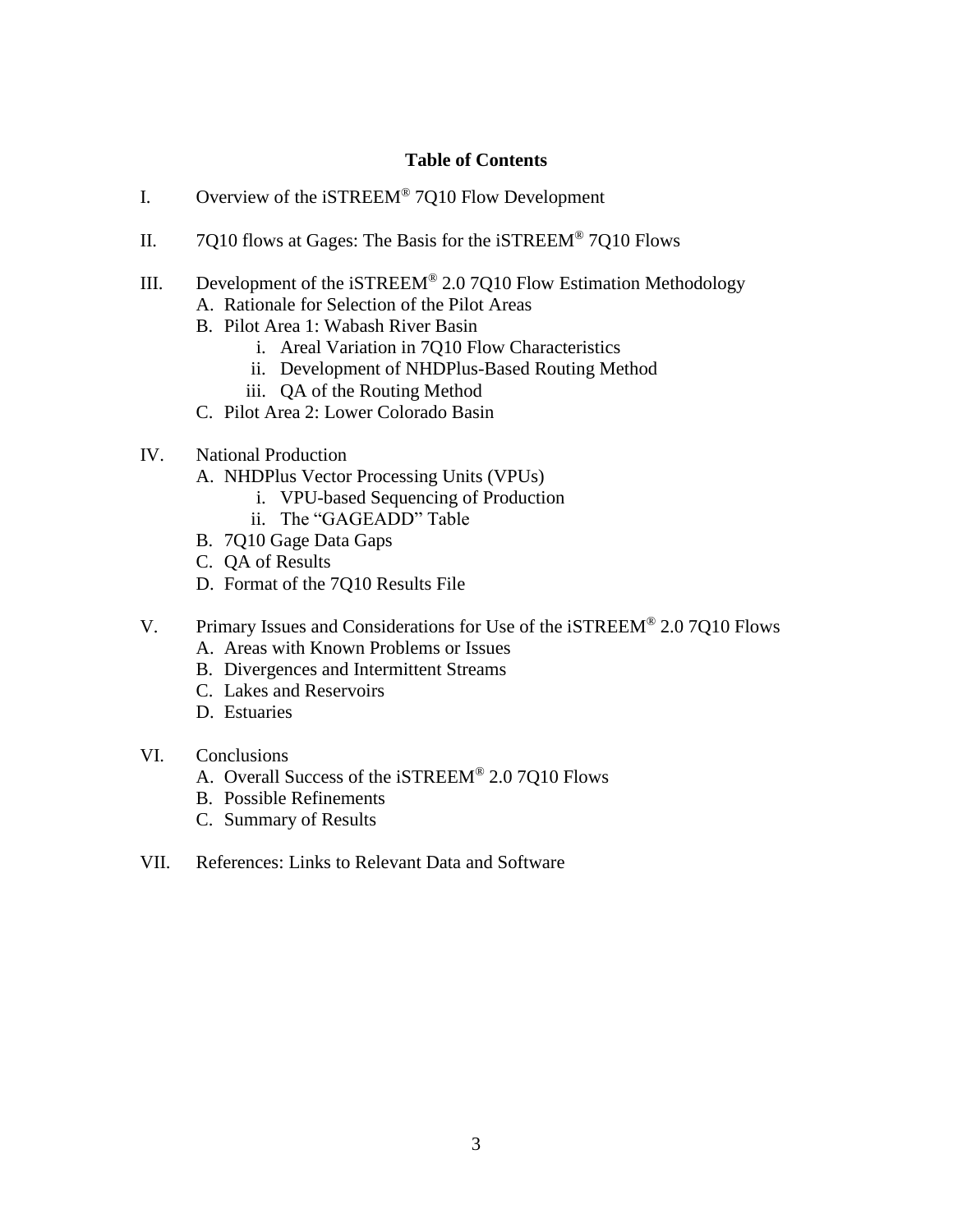## **List of Figures**

Figure 1. Pilot Areas for iSTREEM® 7Q10 Flow Development

Figure 2. Wabash River Basin with iSTREEM® 2.0 NHDPlus, 7Q10 Gages and Wabash River Mainstem

Figure 3. Wabash River with Mainstem and First-level Tributaries Highlighted

Figure 4. Wabash Basin NHDPlus iSTREEM® 7Q10 Flows

Figure 5. Wabash Basin RF1 7Q10 Flows

Figure 6. Wabash Basin Full NHDPlus Network

Figure 7. iSTREEM® 7Q10 Flows in the Lower Colorado River Basin

Figure 8. RF1 Flows in the Lower Colorado River Basin

Figure 9. NHDPlus Vector Processing Units (VPUs)

Figure 10. Layout of the results Table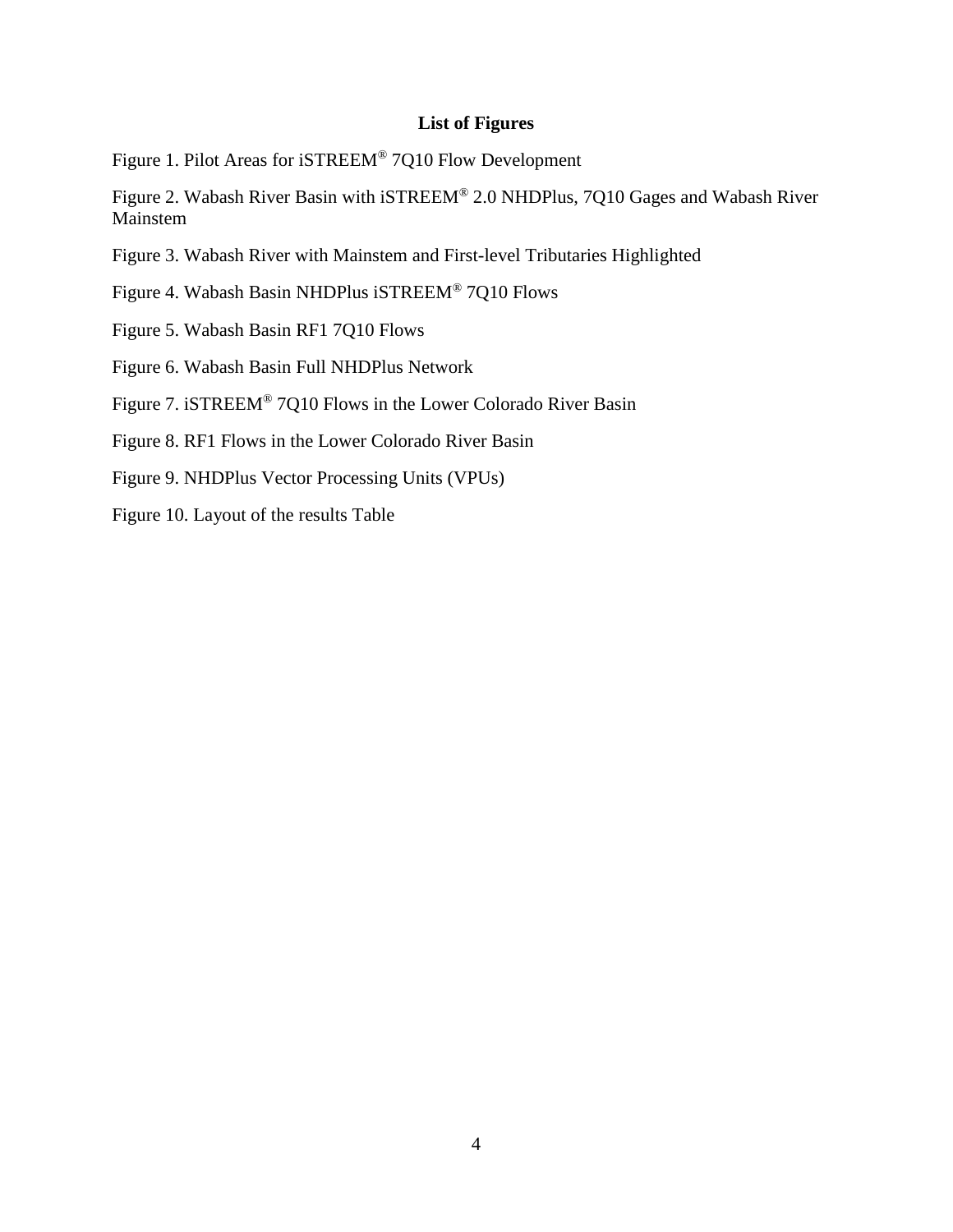# **Development of 7Q10 Flows for the iSTREEM**® **2.0 Model**

# I. Overview of iSTREEM® 7Q10 Flow Development

The 7Q10 flow estimates for the NHDPlus-based iSTREEM® 2.0 System were developed in 2015 by a team of Horizon Systems Corporation (HSC) and Tim Bondelid, Engineering Consultant. Lucinda McKay of HSC developed the iSTREEM® 2.0 thinned NHDPlus network and the 7Q10 flow estimates for USGS stream gages. The thinned NHDPlus is the portion of the full NHDPlus network that is on or downstream of the iSTREEM<sup>®</sup> pollutant dischargers (i.e., waste water treatment plant). The iSTREEM® 2.0 thinned network 7Q10 flow estimates were developed by Tim Bondelid, author of this report. The scope of the NHDPlus and associated data is the medium-resolution NHDPlus for the Continental United States.

The objectives of this report are to provide basic background on the methodologies used for developing the iSTREEM® 2.0 7Q10 flow estimates, to document known issues and to explore potential future enhancements to the iSTREEM® 2.0 7Q10 flow estimates.

This document will describe the development of 7Q10 flow estimates at stream gages, provide an overview of the two iSTREEM® Pilot Studies, the national iSTREEM® 2.0 7Q10 production process, and discuss known issues and caveats. The first iSTREEM® 7Q10 Pilot Study is covered in greater detail because that study developed the processes ultimately used for the iSTREEM® national production. The second pilot study refined and validated the approach developed in the first pilot study.

The starting point for the development of the iSTREEM® 7Q10 flow estimates was a project done during 2013 by Horizon Systems Corporation and Tim Bondelid for USEPA with the goal of computing 7Q10 flows for all of the networked flowlines in NHDPlus. This USEPA project, named "Estimating 7Q10 Flows Using NHDPlus Version 2 and the Enhanced Runoff Method (EROM)", tested a multiple regression approach. While the approach did not produce statistically acceptable results, it did provide a rich set of baseline regression variables and many important lessons were learned. The 7Q10 gage flows used the 1971-2000 time period, so this should be considered the timeframe for the iSTREEM® 2.0 7Q10 flows.

The work for the iSTREEM® model, which culminated in a thinned NHDPlus network and 7Q10 flow estimates on all networked flowlines, is an outgrowth of the hard and thoughtful work of many people over the past 30+ years. For more information, please see the NHDPlus Web links in the References Section.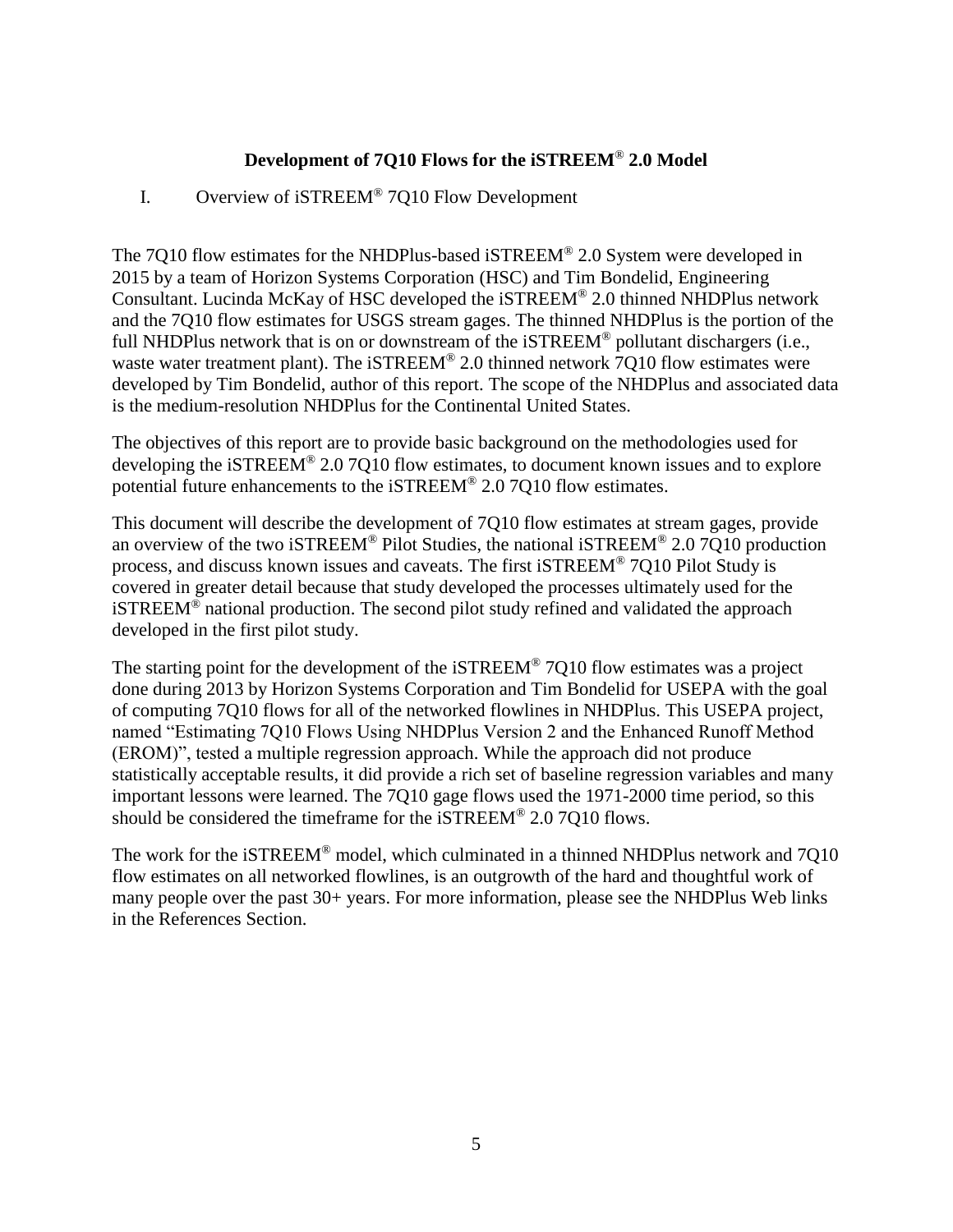II. 7Q10 flows at Gages: The Basis for the iSTREEM® 7Q10 Flows

The first part of the 2013 USEPA project ("Estimating 7Q10 Flows Using NHDPlus Version 2 and the Enhanced Runoff Method (EROM)") was to compute 7Q10 flows at stream gages across the Continental United States. There are two "standard" programs used for low flow statistics calculations: the USEPA DFLOW program and the USGS SWSTAT program. In consultation with USGS hydrologists, it was decided to use the DFLOW program to compute the 7Q10 gage flows.

The 7Q10 Gage flows used the USGS NWIS daily flow values from the 1971-2000 time period. A minimum of 10 complete years of record was required for consideration in these 7Q10 flow computations. This time period corresponds to the EROM system that is used for estimating mean annual and mean monthly flows. The genesis of the DFLOW 7Q10 flows is from the 2013 project for EPA that required the 7Q10 flow time period to match the EROM time period.

The DFLOW program was used in an "unsupervised" mode, which means that these flow computations were not reviewed and adjusted on a gage-by-gage basis. USGS standards require this gage-by-gage review in their work, however it was well beyond the scope of this project to perform the manual review.

There were significant difficulties with applying the DFLOW program. HSC overcame these problems with custom software and a mostly manual production process. The result is a dataset of 5,850 gages across the Continental United States with 7Q10 flow estimates. This dataset is the basis for the iSTREEM® 2.0 7Q10 flows.

## III. Development of the iSTREEM® 2.0 7Q10 Flow Estimation Methodology

A. Rationale for Selection of the Pilot Areas

Given the problems with the USEPA 7Q10 flow estimation project, it was important to select two pilot areas that reflected the diversity of flow conditions in the United States. In general, the areas east of the Mississippi River are water-rich, while most areas in the West are arid. Two pilot study areas were selected in order to develop methods that could be effectively used for these very different hydrologic conditions. These two pilot areas are the Wabash River Basin and the Lower Colorado Basin as shown in Figure 1. The Wabash River Basin, Hydrologic Unit 0512, is water-rich, while the Lower Colorado River Basin, Hydrologic Unit 15, is mostly arid.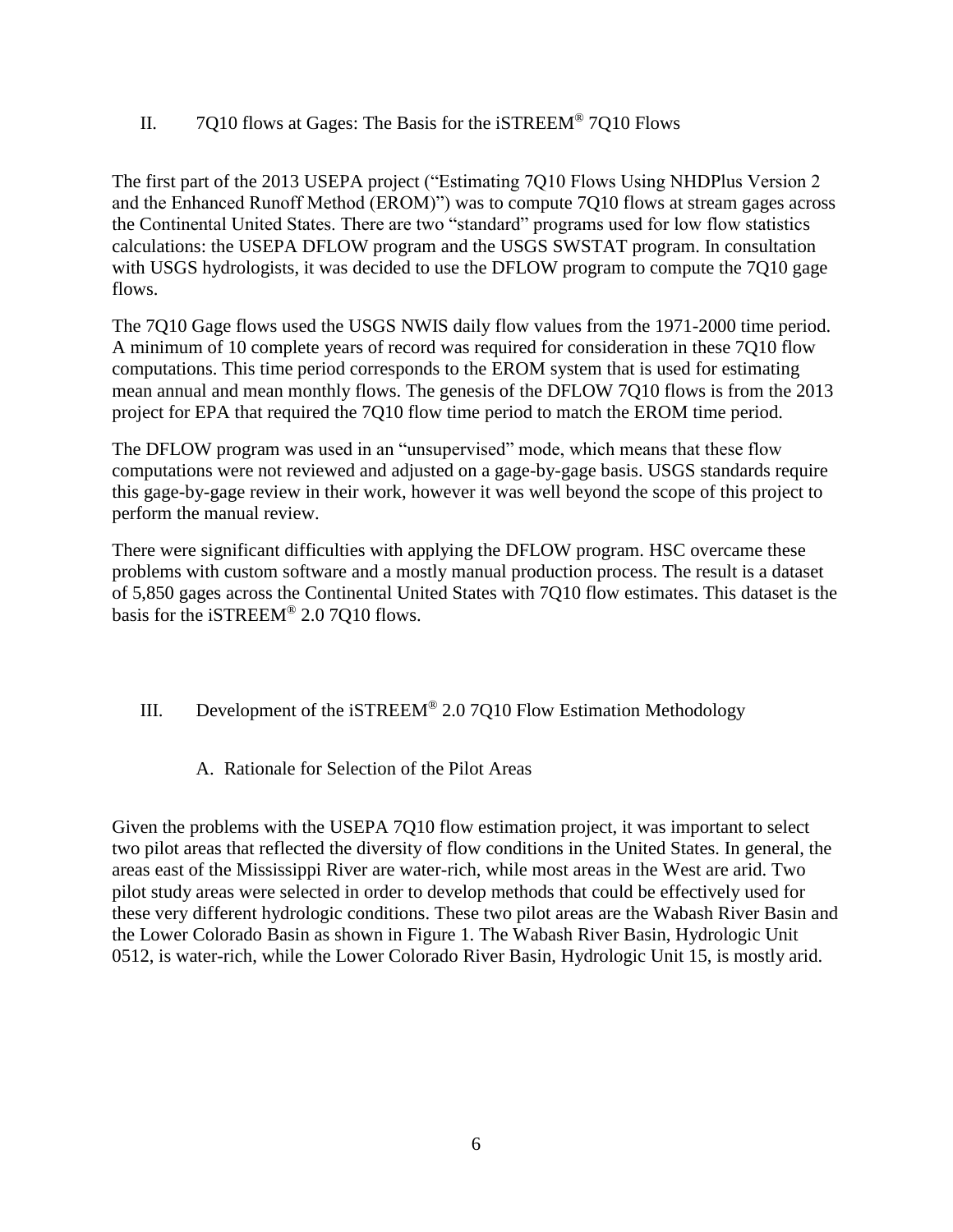

## Fig. 1: Pilot Areas for iSTREEM® 7Q10 Flow Development

B. Pilot Area 1: Wabash River Basin

The Wabash River Basin, hydrologic sub-basin 0512, is a populated, non-arid area in the Midwest that contains several hundred pollutant dischargers. It was initially selected as a area pilot to test the multiple regression methodology. The concept was that the multiple regression approach would work better in smaller, more homogeneous areas than in a larger hydrologic unit. The USEPA regression study had found that drainage area, mean annual or mean monthly flow, and Base Flow Index were the most significant predictors for 7Q10 flows.

Various multiple regressions using log-log forms were tested. All of the regressions produced uniformly poor results. The basic reason for these poor results was that the 7Q10 flow characteristics varied greatly across the basin to such an extent that the independent variables available for regressions were not able to fully explain this cross-basin variation. The next section describes how the 7Q10 flows varied across the Basin.

i. Areal Variation in 7Q10 Flow Characteristics

Drainage area is consistently the most significant independent variable for estimating 7Q10 flows. One very useful way to look at the 7Q10 flows is the unit flow, which is the ratio of the 7Q10 flow divided by the drainage area. Fig. 2 shows the 7Q10 unit flows across the Wabash Basin. The gages are shown as green circles, sized by the unit flow (7Q10/Drainage Area). The thinned NHDPlus is shown in blue, with the Wabash River mainstem highlighted in red. Note in particular the Southwest area in the basin, with much lower unit flows than the northern part of the basin. The major problem for the regressions is that the regression variables were not able to explain this magnitude of variation.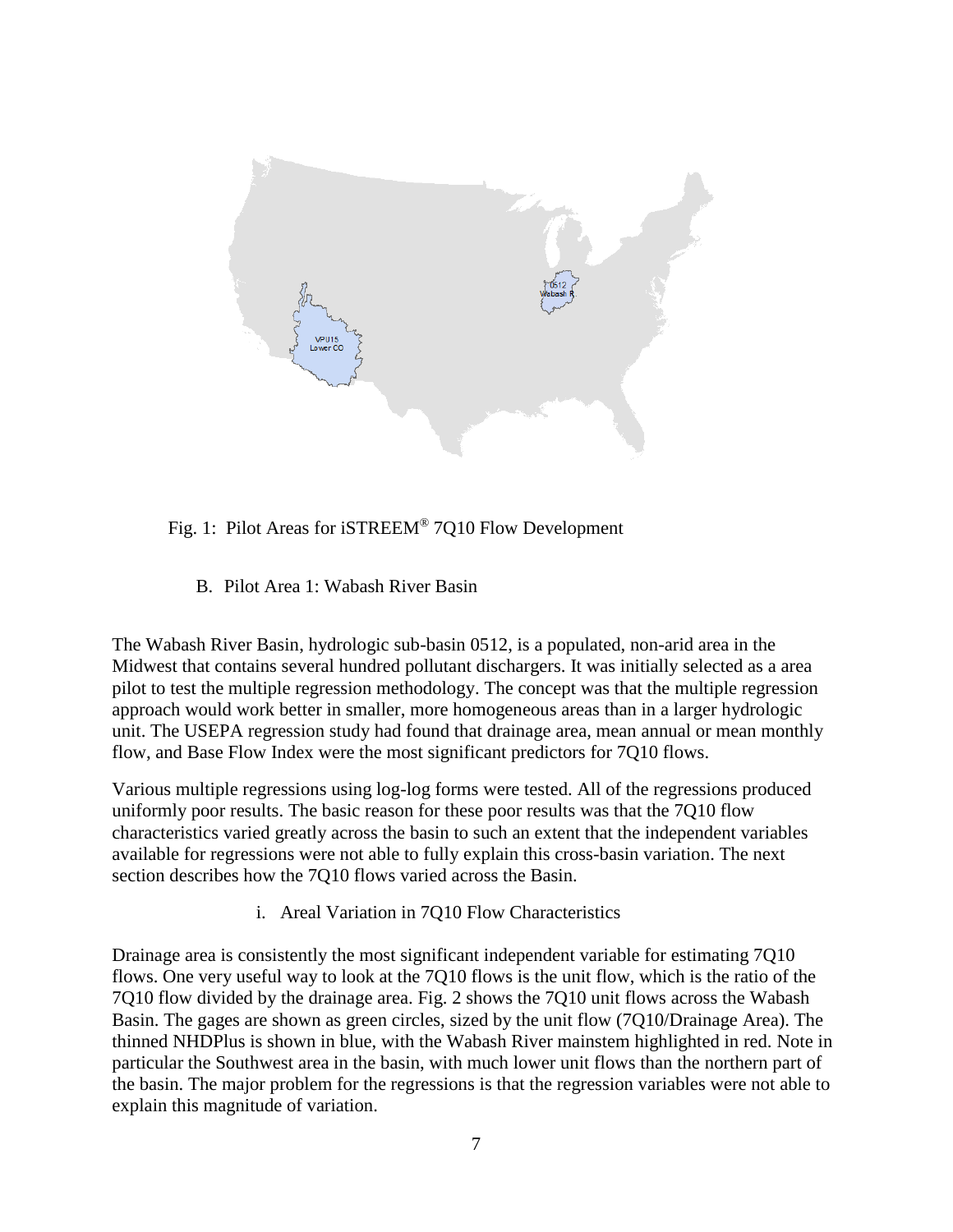

Fig. 2: Wabash River Basin with iSTREEM® 2.0 NHDPlus, 7Q10 Gages and Wabash River Mainstem

The conclusion from these analyses was that the regression methods would be difficult if not impossible to streamline, even for smaller basins such as the Wabash. Therefore, a routing technique was developed and tested in this Basin.

ii. Development of NHDPlus-Based Routing Method

An examination of the unit flows in Fig. 2 shows that there can be significant variation in unit flows on tributaries as opposed to mainstems of rivers. The routing method for computing 7Q10 flows takes this variation into account. Note that for each gage on Fig. 2, the 7Q10 flow and drainage area are known. Also, the drainage area is known for each flowline in the NHDPlus network. This includes both the iSTREEM® subset network and the full NHDPlus network.

The routing method takes advantage of NHDPlus Value Added Attributes (VAAs), especially stream level (STREAMLEVE), level path identifier (LEVELPATHID), and hydrologic sequence (HYDROSEQ). Stream levels start at a value of 1; the tributaries to the level 1 stream are a level 2, etc. For example, the Mississippi River is level 1; the Ohio River is a tributary to the Mississippi River and is a level 2; the Wabash River is a tributary to the Ohio River and is a level 3 stream. For each of these streams the unique identifier is the LEVELPATHID. The LEVELPATHID makes it easy, for instance, to subset out one river. Fig. 2 takes advantage of this VAA to highlight the Wabash River mainstem. Finally, the HYDROSEQ can navigate a given LEVELPATHID from downstream to upstream, or upstream to downstream.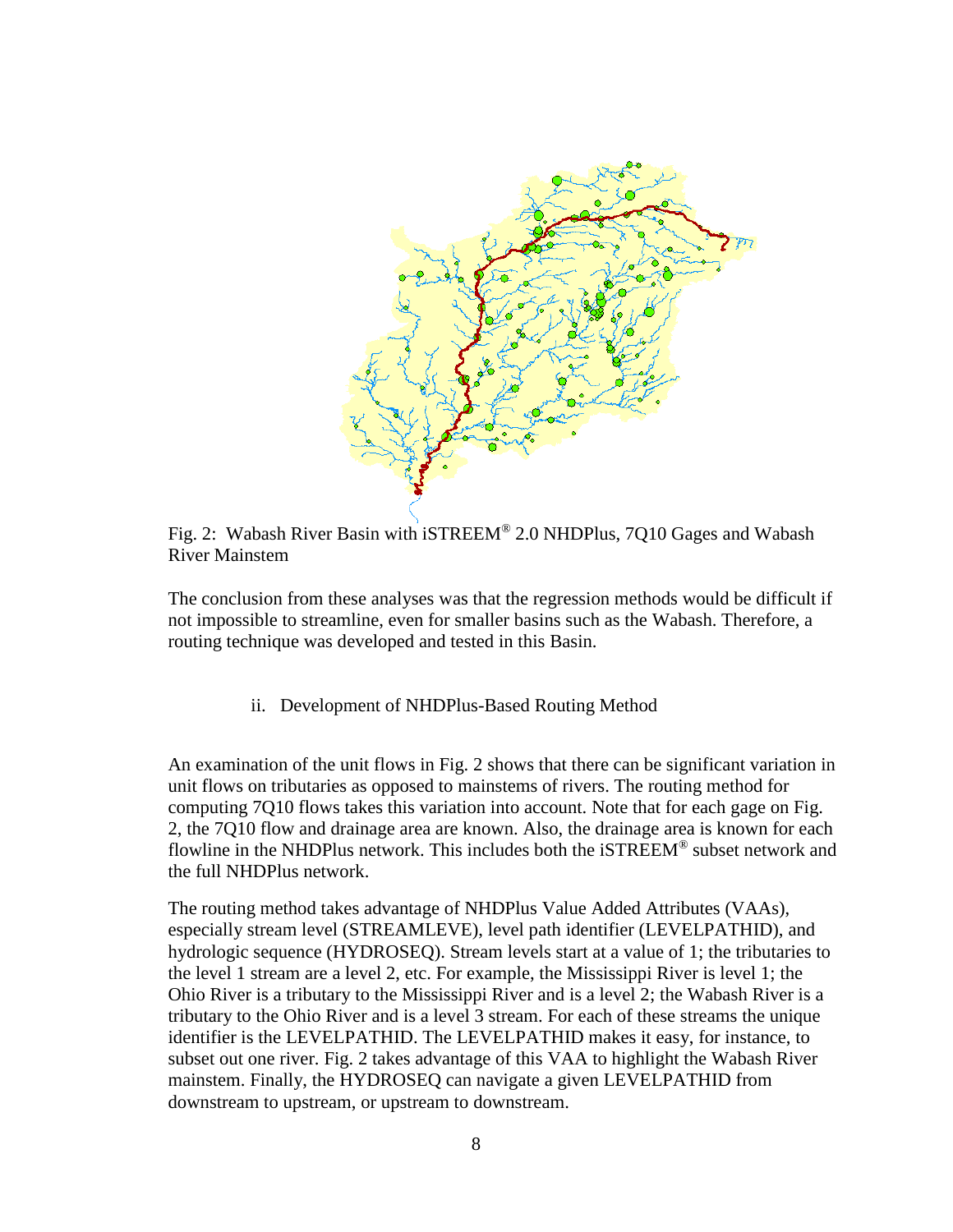The basic routing method, as applied in the Wabash Basin, is to work from lowest level to highest level streams. The Wabash mainstem is processed first, by interpolating unit flows on the Wabash River between gages and extrapolating below the most downstream gage and above the most upstream gage. Given the unit flows for each flowline, the 7Q10 flow is readily computed as unit flow times the drainage area. The immediate tributaries are then processed, using a tributary-based unit flow. To illustrate this, the immediate tributaries to the Wabash mainstem are highlighted red in Fig. 3.



Figure 3. Wabash River with Mainstem and First-level Tributaries Highlighted.

After the mainstem is processed, the next level tributaries are processed from downstream to upstream. The LEVELPATHs are used to compute the changes in tributary unit flows and then they are used as the unit flows on tributaries. Note in Fig. 2 how the unit flows on the Southern part of the Wabash River are much smaller than the unit flows on the mainstem. This process is continued by level and level path until all flowlines are processed.

There are several advantages to this routing method. First, it dynamically takes 7Q10 flow variability into account as reflected by the 7Q10 flows at gages. Second, it can be applied nationwide. Third, it can deal with coastal areas where there are tributaries that enter the coast but do not have 7Q10 gages on them. This third capability exists because the NHDPlus includes the coastlines. The routing process will actually travel up the coastline, retaining the unit flow ratios from streams with gages as it goes.

iii. QA of the Routing Method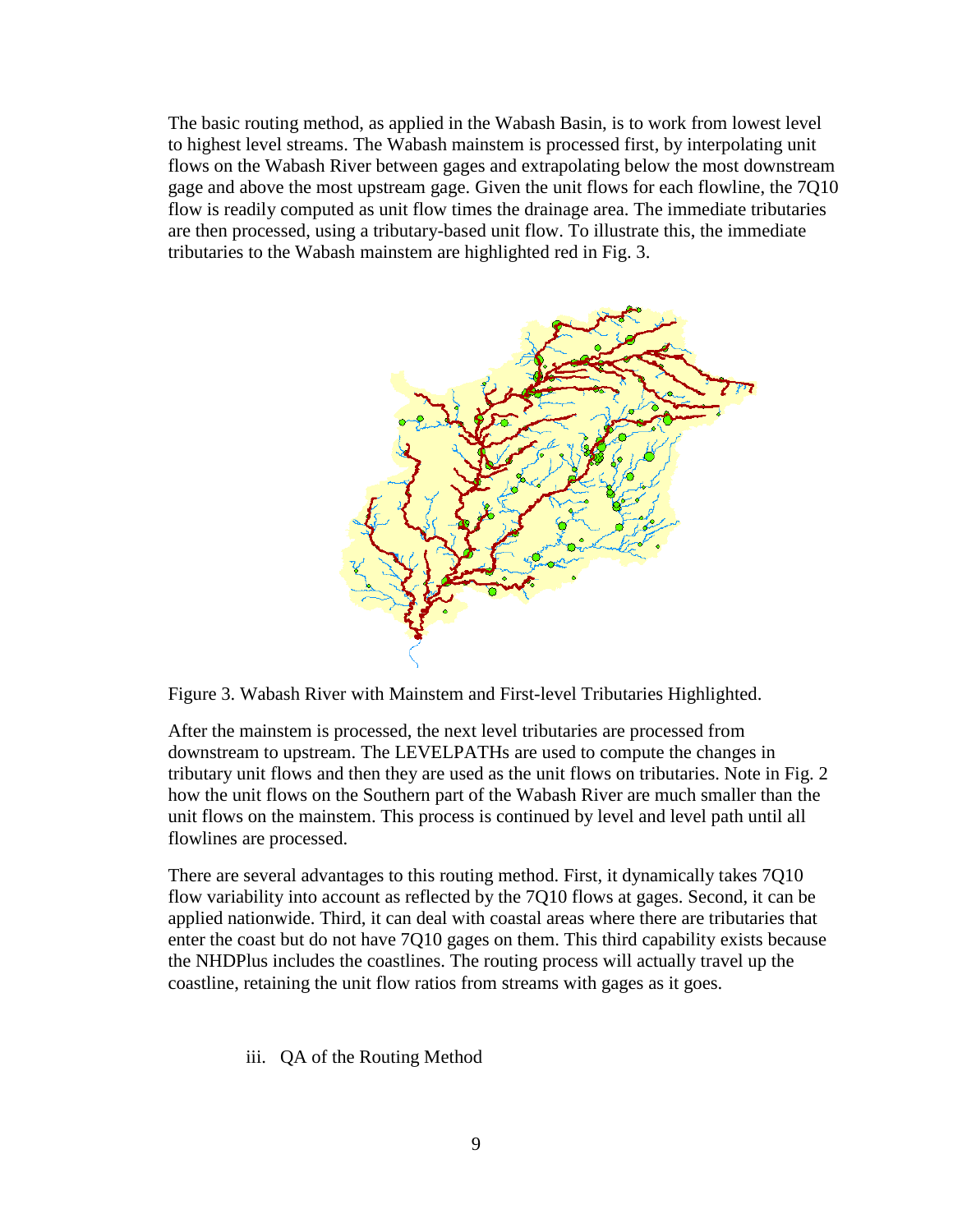Three QA approaches were used in this Pilot area. Initially, a check of the flows at and around the gages was done to ensure that the routing method was working properly at the gages. Second, the 7Q10 flows were mapped using line thicknesses proportional to the 7Q10 flows to ensure that the fundamental 7Q10 spatial "pattern" was being replicated. Third, a comparison between the Pilot 7Q10 flows and the Reach File Version 1 (RF1) 7Q10 flow patterns was done.

As part of the QA process, a "sequestration" process was tested, in which a random subset of 20% of the gages was removed from the routing computations, and then the calculated flows were compared to the sequestered gage 7Q10 flows. The sequestration process proved to be too computationally intensive for consideration beyond a pilot effort. However, one important conclusion came out in this testing: It is important to use all of the available gages.

One basic issue considered was whether to use the iSTREEM® NHDPlus thinned network or the full NHDPlus network to compute the 7Q10 flows. This decision is very important from a production standpoint. The full NHDPlus contains 2.7 million networked flowlines, while the iSTREEM® NHDPlus thinned network contains 331,000 flowlines. The NHDPlus thinned network was further refined to remove divergences from the network and the final network used by iSTREEM® 2.0 contains 228,000 flowlines. Tests were performed using both networks in the Wabash Basin. The tests using the full network were then subset to the iSTREEM® network for analysis. Using the full NHDPlus network was found to be superior because it provided additional "information" in terms of more gages and the denser network. In other words, the more information the better.

Graphical comparisons of the iSTREEM® 7Q10 Flows to the RF1 7Q10 Flows were done, primarily to check for "patterns" of 7Q10 flows being similar, and to look for possible outlier issues in the iSTREEM® 7Q10 flows. This is a very useful general QA step. The RF1 7Q10 flows are the only known equivalent in geographic scope to the iSTREEM® 7Q10 flows. Also, the RF1 flows went through significant QA and peer review. The RF1 7Q10 flows at gages were manually analyzed by hydrologists to look for possible skewness in the flow distributions and then the 7Q10 flows were adjusted accordingly. Such a manual step was beyond the available resources for the 7Q10 gage flows used for iSTREEM. Issues with gage 7Q10 flows could possibly be flagged in a geographical comparison approach.

Fig. 4 shows the iSTREEM® NHDPlus network with the flowline thickness proportional to 7Q10 flow. Fig. 5 shows the RF1 equivalent network with reach thicknesses using the same proportional thickness as the iSTREEM®7Q10 flows. To appreciate the difference between the iSTREEM® NHDPlus and the full NHDPlus, Fig. 6 shows the entire NHDPlus network in the Wabash Basin. Figures 4 and 5 illustrate that the iSTREEM® NHDPlus and the RF1 7010 flows have the same basic pattern. There will be differences, attributable to differences in networks, gages used, and 7Q10 computation timeframes.

One comment on Figure 6: Note that there are stream density shifts, for example in the Southwest and the Northeast. These are map density-based shifts that are an artifact of the original maps used for NHDPlus. Also note that these map density shifts do not show up in the iSTREEM® network. This is because the thinning methodology is based on the location of dischargers, which are uniformly distributed across the basin.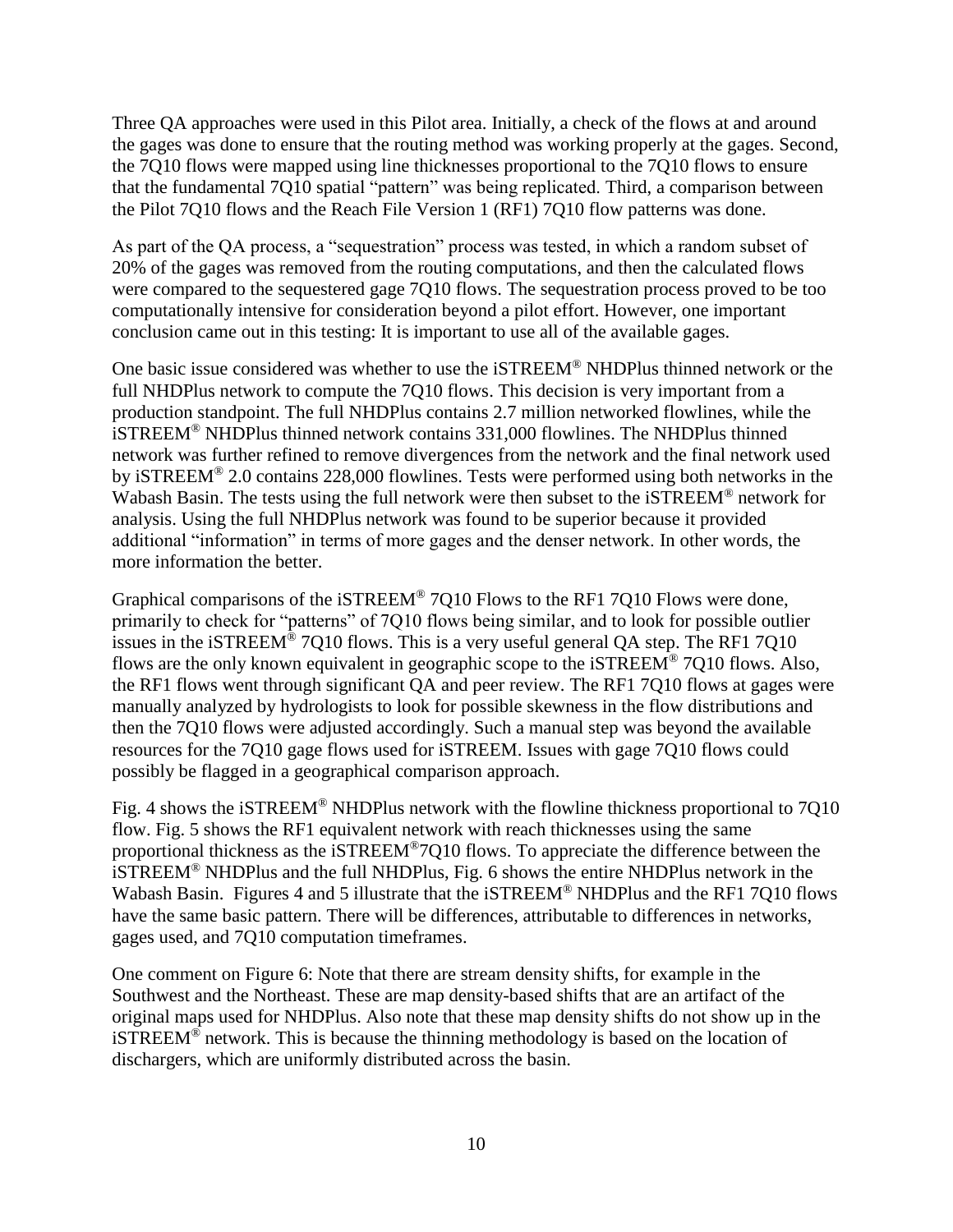

Fig. 4. Wabash Basin NHDPlus iSTREEM® 7Q10 Flows



Fig. 5. Wabash Basin RF1 7Q10 Flows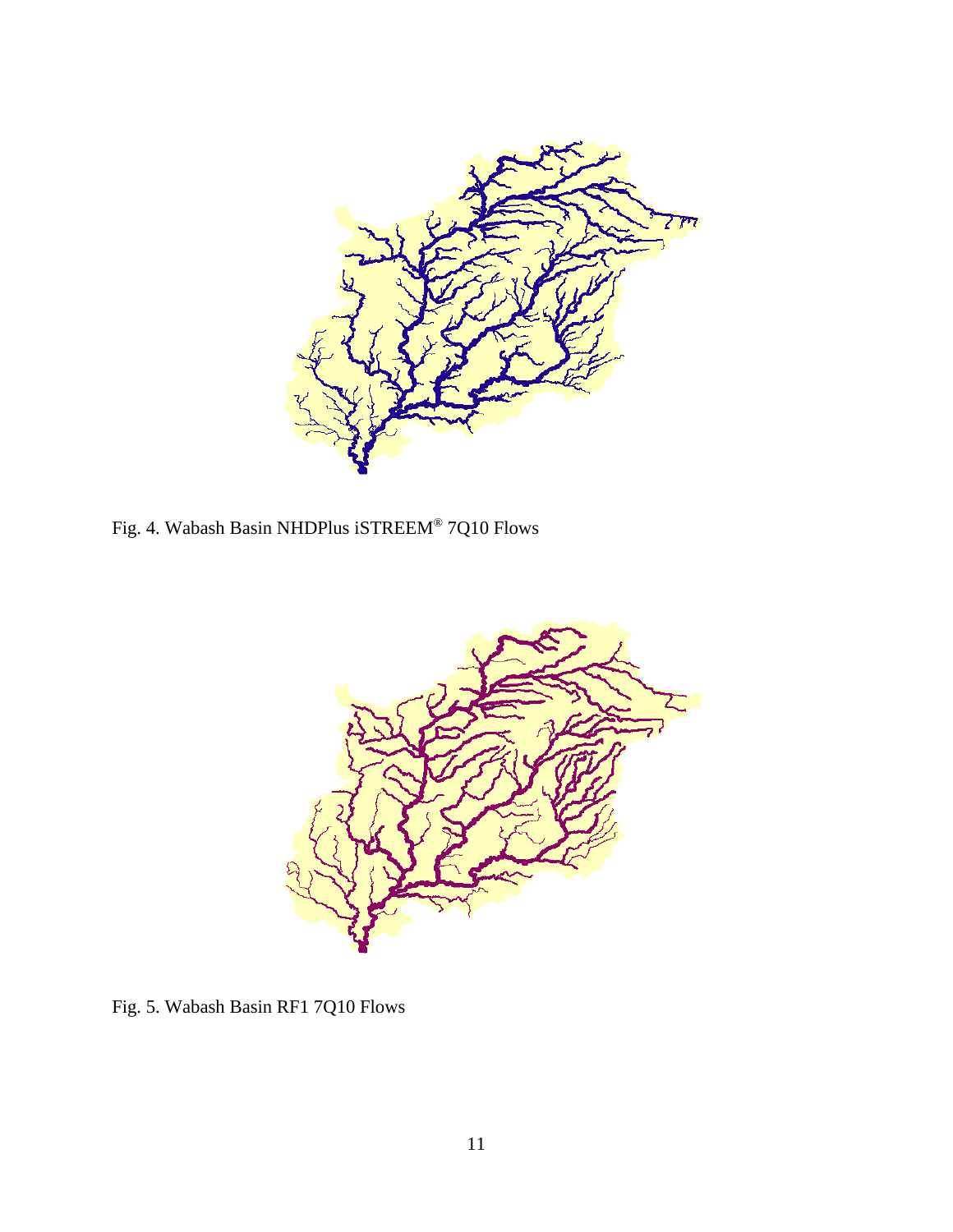

Fig. 6. Wabash Basin Full NHDPlus Network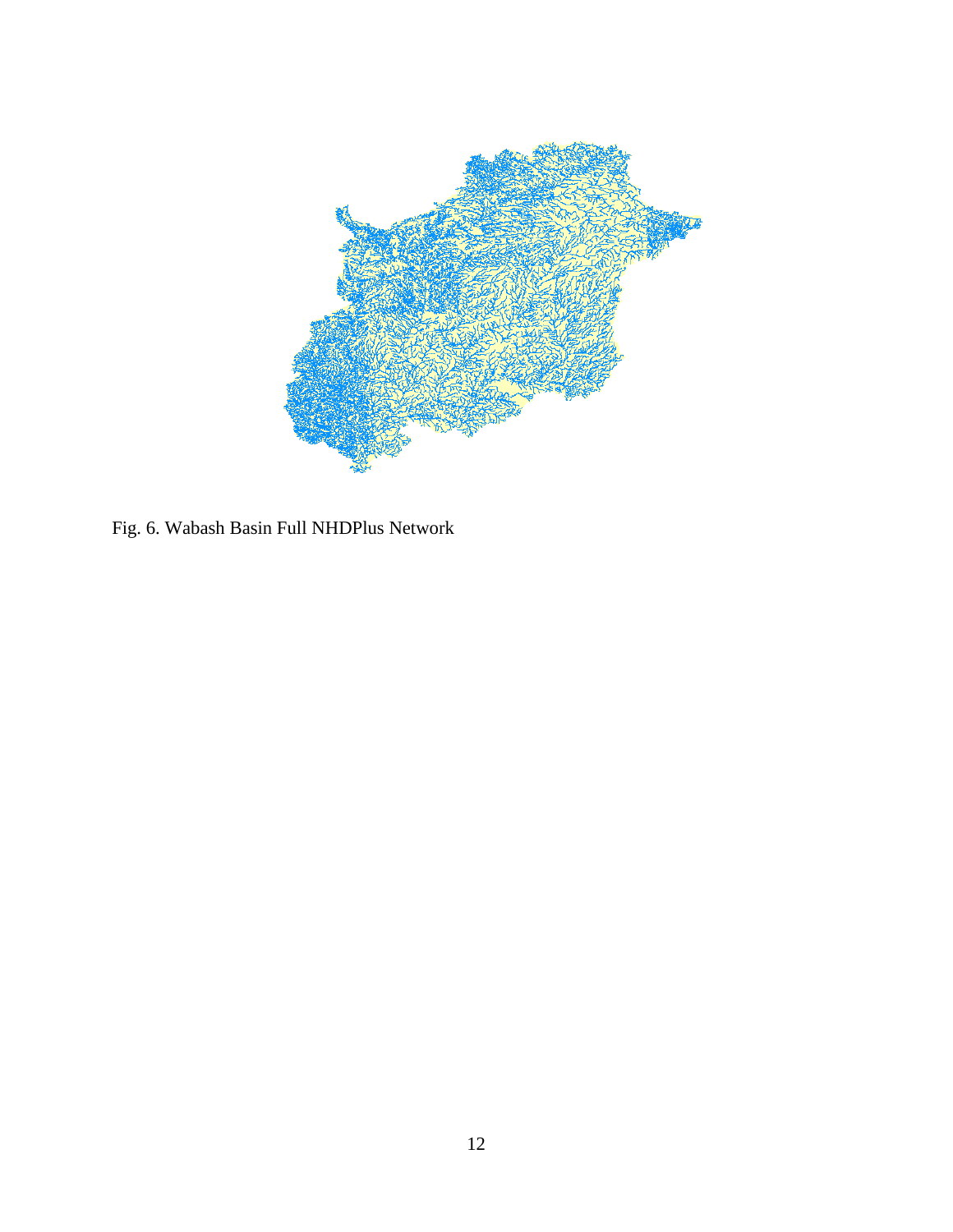### C. Pilot Area 2: Lower Colorado River Basin

The methodology for Pilot Area 2 is fundamentally the same as for Pilot Area 1. The primary difference between Pilot Area 1 and Pilot Area 2 is related to which 7Q10 flow gages were used. First, in Pilot Area 2, two gages were manually removed because they were major outliers along the Colorado River. Also, it was found that there were some 7Q10 gages that were not used in the EROM gage adjustment. These gages were not used in EROM because the NHDPlus and USGS NWIS drainage areas are significantly different. This is an important criterion for drainage area-based analyses. Because the 7Q10 methodology is highly dependent on good drainage area estimates, 7Q10 gages that are not part of the EROM analyses are removed. Other than those minor adjustments, the same basic procedures developed for the Wabash Basin were successfully applied in the Lower Colorado Basin.

During Pilot Area 2, various tests were performed on the feasibility of continuing to use the "gage sequestration" technique to be able to develop QA measures. These tests were inconclusive and have not been pursued further.

The Lower Colorado Basin is a very dry area with a large part of it in desert. Figure 7 shows the iSTREEM® 2.0 thinned NHDPlus for this basin. The stream thicknesses are scaled by the magnitude of the iSTREEM® 7Q10 flows. Note that the Colorado mainstem is shown with highest 7Q10 flows. This is reasonable because the Colorado mainstem drains the Upper Colorado River, an area of 280,000 Sq. Km. Also note how few streams are in the iSTREEM<sup>®</sup> NHDPlus network. For comparison, the RF1 7Q10 flows are shown in Fig. 8, using the same line thickness scaling values that are used in Fig. 7. The iSTREEM® 7Q10 flows and the RF1 7Q10 flows show very much the same pattern. There are some differences, which is to be expected given all of the differences in the baseline data used: a different set of gages with different periods of record and different stream networks.

One important advantage of the iSTREEM® 7Q10 flows over the RF1 flows is that the thinned NHDPlus network includes the total drainage areas above the thinned network headwaters. This helps to improve the headwater 7Q10 flow estimates. The RF1 7Q10 flows have a major caveat in that the headwater 7Q10 flows are considered unreliable. In this respect, the iSTREEM® 7Q10 flows are an important advance over the RF1 flows.

The conclusion drawn from Pilot Area 2 is that the routing method developed in the Wabash Pilot is applicable to larger areas with very different hydrologic conditions. Therefore, this method is used for national production.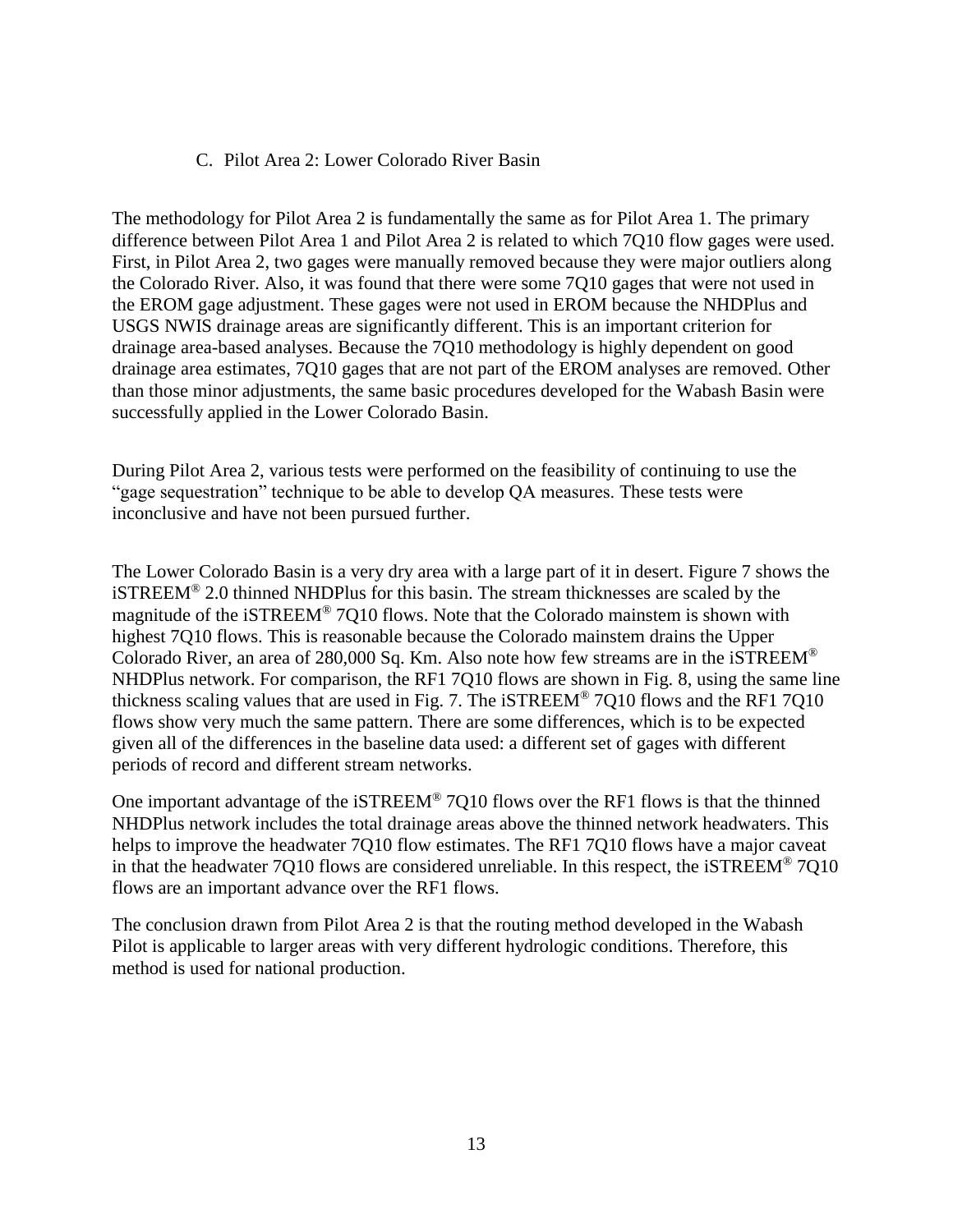

Fig. 7. iSTREEM® 7Q10 Flows in the Lower Colorado River Basin



Fig. 8. RF1 Flows in the Lower Colorado River Basin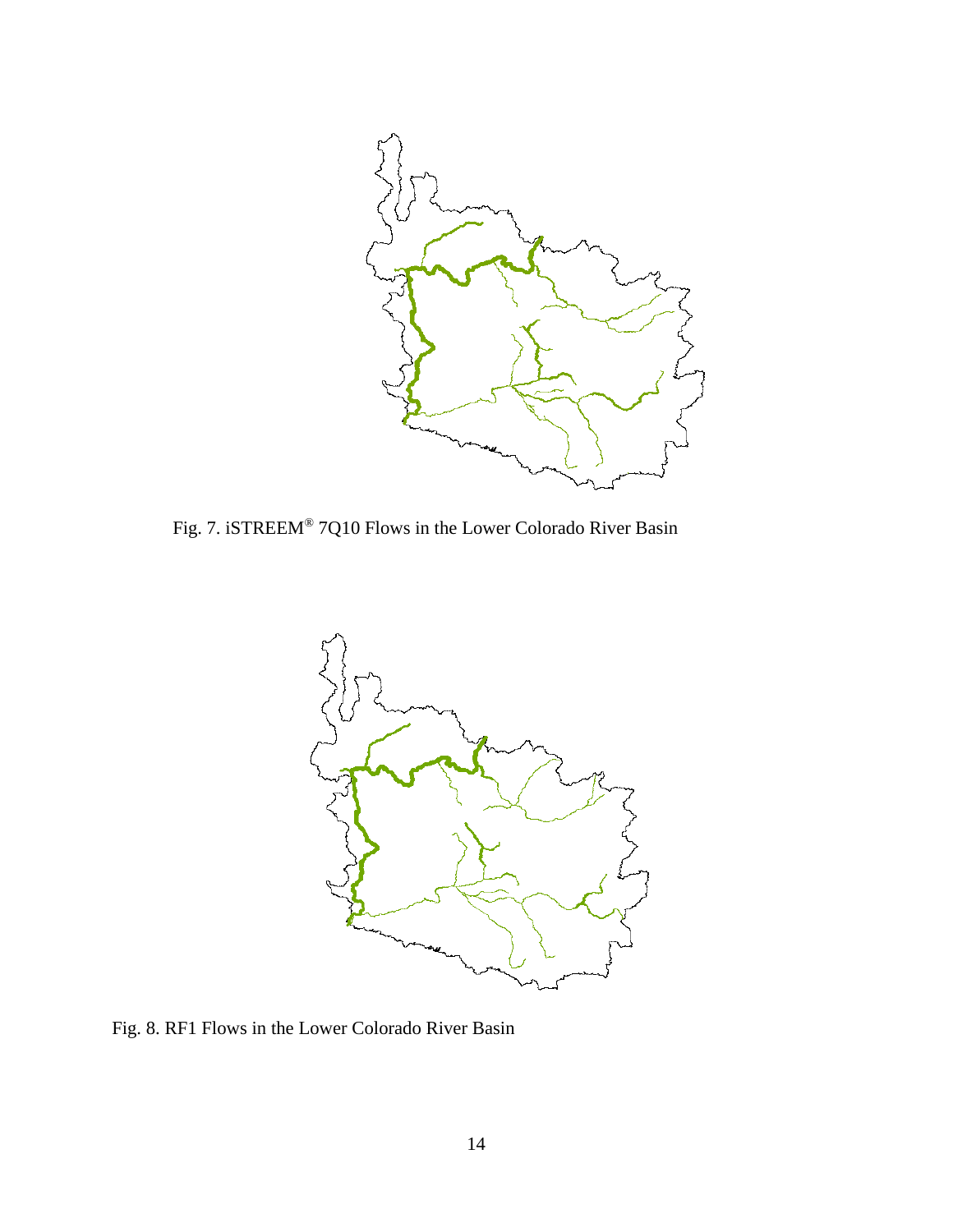#### IV. National Production

The Pilot Area software required modification prior to the national production process. The software used for the Pilots and production is implemented in VB.NET and SQLServer. The Pilots showed that the best way to estimate the 7Q10 flows was to calculate them for the entire NHDPlus network and then subset out the results for the NHDPlus thinned network. National production could not be performed as one computer run for the entire U.S. due to the 2.7 million networked flowlines in NHDPlus. NHDPlus is built and consists of 21 Vector Processing Units (VPUs). VPUs were therefore the best breakout of the production processing units. The software was also modified to allow specification of a single VPU for processing. Finally, the production software was enhanced to produce the 7Q10 flow estimates for the complete NHDPlus network in a given VPU and to automatically subset out the thinned network flowlines and add them to a separate table.

#### A. NHDPlus Vector Processing Units (VPUs)

The VPUs generally line up with Hydrologic Regions, with a small number of exceptions. These exceptions occur where a given Hydrologic Region is too large for the NHDPlus production and development processes. Fig. 9 shows a map of the NHDPlus VPUs. Hydrologic Region 10, the Missouri River Basin, is divided into 2 VPUs, "10U" (upper) and "10L" (lower). The Southeast VPU 03 is divided into three VPUs.



Fig. 9. NHDPlus Vector Processing Units (VPUs)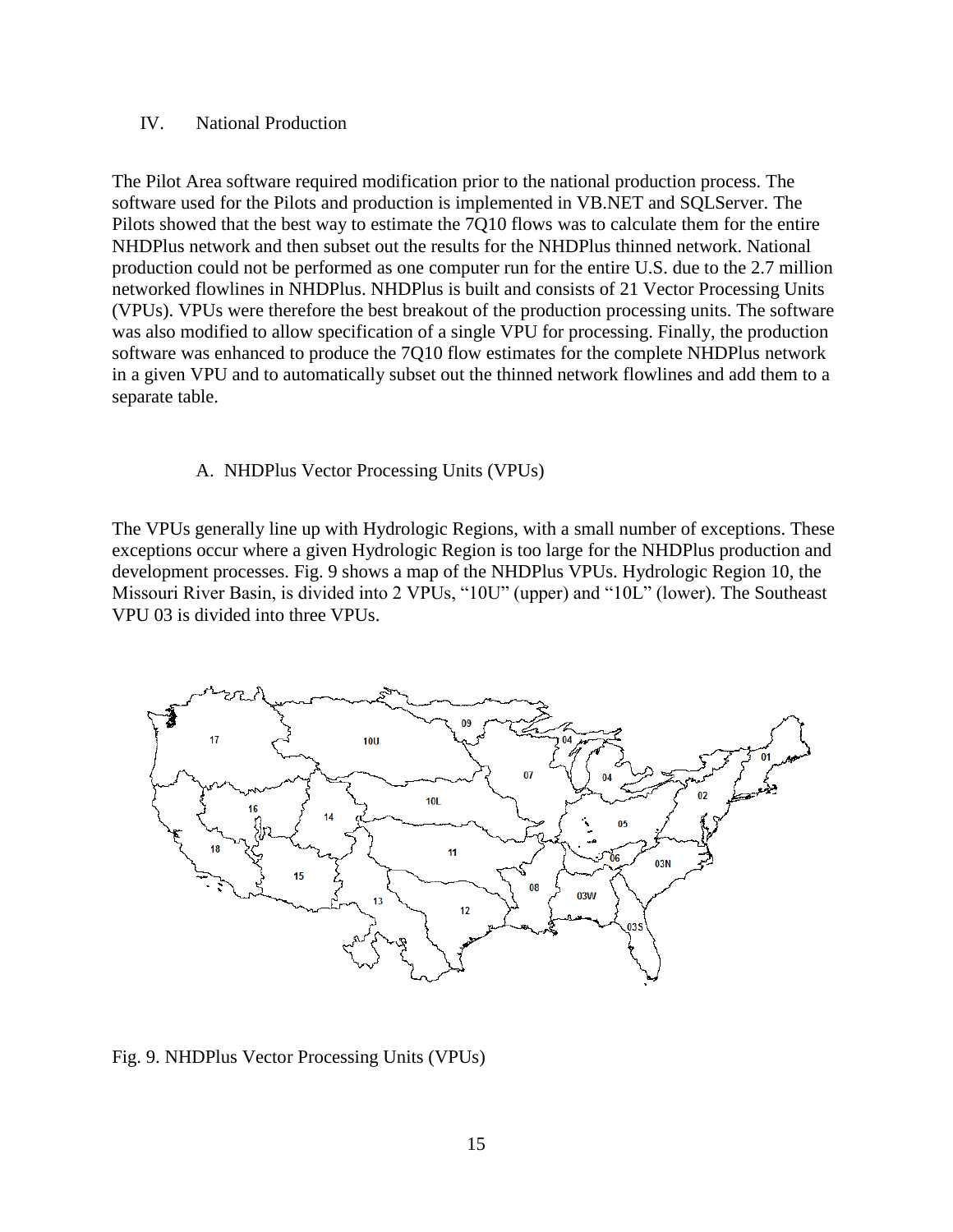i. VPU-based Sequencing of Production

The 7Q10 flow estimations traverse the network from downstream to upstream. In many cases, the VPUs are independent units; thus they could be processed independently of other VPUs. This is the case for VPUs 01, 02, 03N, 03S, 03W, 04, 09, 12, 13, 16, 17 and 18.

The other VPUs needed to be processed in downstream-to-upstream order. It was necessary to incorporate a method to transfer the boundary value 7Q10 flows to the immediate upstream VPUs. This provided consistency and continuity in 7Q10 flow estimates. This boundary value method is described in the next section.

VPU sequencing is as follows. The Colorado River is divided into 2 VPUs: VPU 15, the Lower Colorado and VPU 14, the Upper Colorado. There, production processing had to be done first for VPU 15, then VPU 14. The Mississippi Basin needed to be started with VPU 08, the Lower Mississippi. From there, VPUs 11 (Platte River), 05 (Ohio River), and 07 (Upper Mississippi) can be processed. Then, VPU 06 (Tennessee River) and 10L (Lower Missouri River) are done. Lastly, 10U (Upper Missouri River) is processed.

ii. The "GAGEADD" Table

An auxiliary table, "GAGEADD", was added to the production processing. This table did not include actual gages. One important part of GAGEADD is the cross-VPU boundary value 7Q10 flows for use in the cross-VPU processing.

# B. 7Q10 Gage Data Gaps

GAGEADD also contained "pseudo gage" flows for special cases where the 7Q10 gage database did not contain gages at key portions of the network. In these cases, 7Q10 flows from RF1 were extracted to provide these supplemental gage values. The following places were added to GAGEADD:

- 1. The outlet of Lake Champlain in VPU 02 did not have a 7Q10 gage. A "pseudo-gage" based on the RF1 7Q10 flow was added at that point to provide better results in the Lake Champlain drainage area.
- 2. The Souris River in VPU 09 did not have a 7Q10 gage. A "pseudo-gage" based on the RF1 7Q10 flow was added at the downstream end to provide better results in the Souris River drainage area.
- 3. The Lower Rio Grande River Basin in VPU 13 did not have any 7Q10 gages. "Pseudogages" based on the RF1 7Q10 flows were added to provide better results on the Lower Rio Grande River.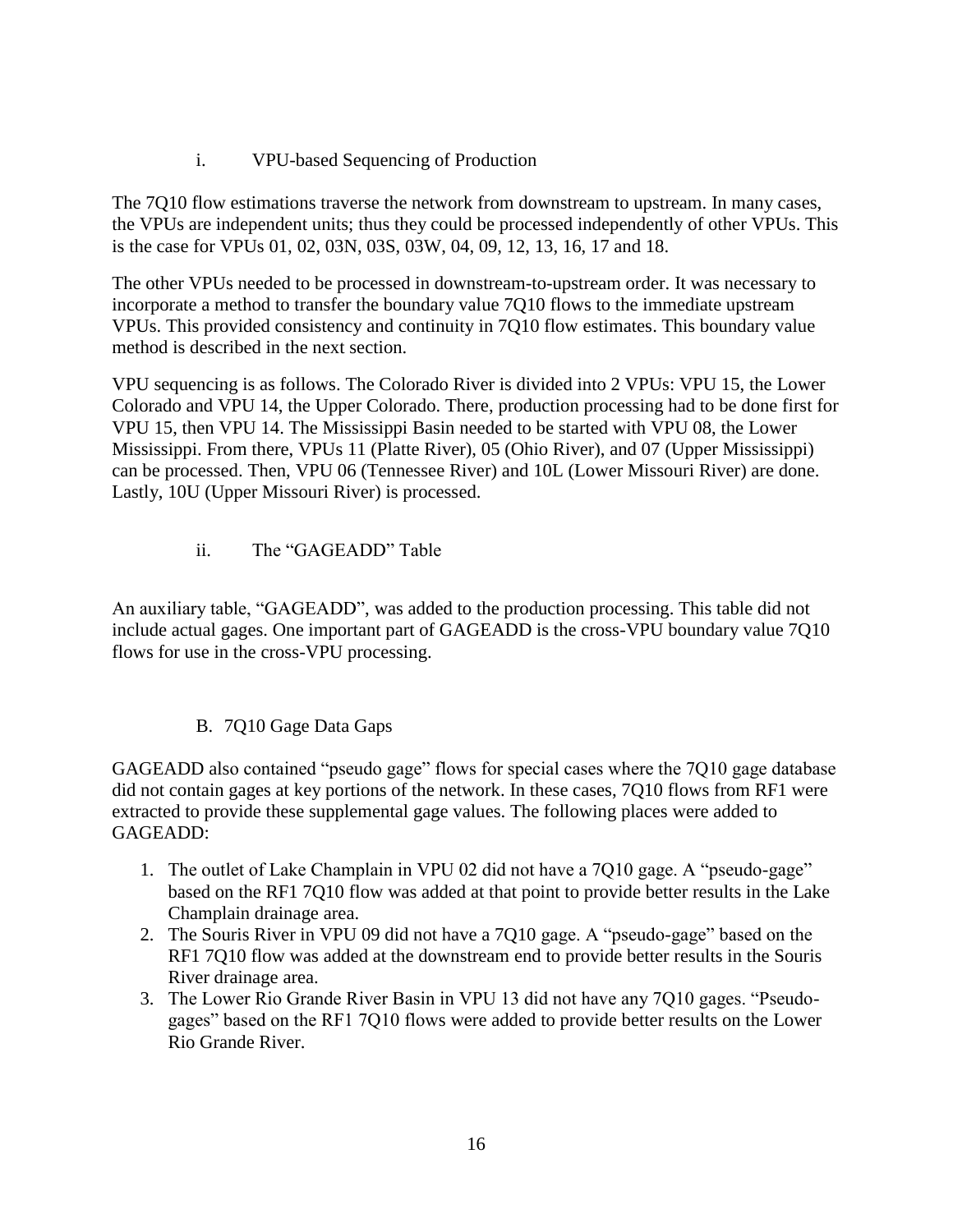As noted previously, one advantage of the 7Q10 routing method is that 7Q10 gage flows in coastal areas are used on nearby coastal streams that do not have gages. QA checks were made in selected coastal areas to ensure that this did in fact take place.

# C. QA of Results

Throughout the production processing, QA checks were made in comparison to the RF1 7Q10 flows. It was not expected, nor did it occur, that the iSTREEM® 7Q10 flows would exactly match the RF1 7Q10 flows. There was, however, general agreement between the two 7Q10 flows. In the course of this QA, some specific issues were identified, for example problems along the Rio Grande River, which were corrected.

# D. Format of the 7Q10 Results File

The iSTREEM<sup>®</sup> 7Q10 results for the U.S. were provided in the file format shown in Figure 10 below. The variable "Q7Q10B4IP" was added to the original table to help address problems associated with divergent flow paths. This issue is discussed below in the section on "Divergences and Intermittent Streams".

| <b>Field</b>     | <b>Format</b> | <b>Description</b>                                                                                                                 |
|------------------|---------------|------------------------------------------------------------------------------------------------------------------------------------|
| Comid            | Long Integer  | NHDPlus Flowline Unique Identifier                                                                                                 |
| Q7Q10            | Double        | 7Q10 Flow (cfs); if IPFLAG=1, then $7Q10=0$ .                                                                                      |
| <b>V7Q10</b>     | Double        | 7Q10 Velocity (cfs)                                                                                                                |
| <b>IPFLAG</b>    | Integer       | Intermittent Flag: $0 = not$ intermittent, $1 =$ intermittent                                                                      |
| <b>GAGEID</b>    | Text 16       | The Gage Identifier, "0" if no gage on the flowline. This<br>includes 26 "pseudo-gages" added during the production<br>processing. |
| <b>QGAGE</b>     | Double        | The gage 7Q10 flow, -9999 if no gage                                                                                               |
| <b>DASQKM</b>    | Double        | The divergence-routed cumulative drainage area $(Km2)$                                                                             |
| <b>VPU</b>       | Text 8        | The NHDPlusV21 Vector Processing Unit                                                                                              |
| <b>O7O10B4IP</b> | Double        | 7Q10 Flow Before Applying Intermittent/Perennial<br>Designation                                                                    |

Fig. 10: Layout of the 7Q10 results Table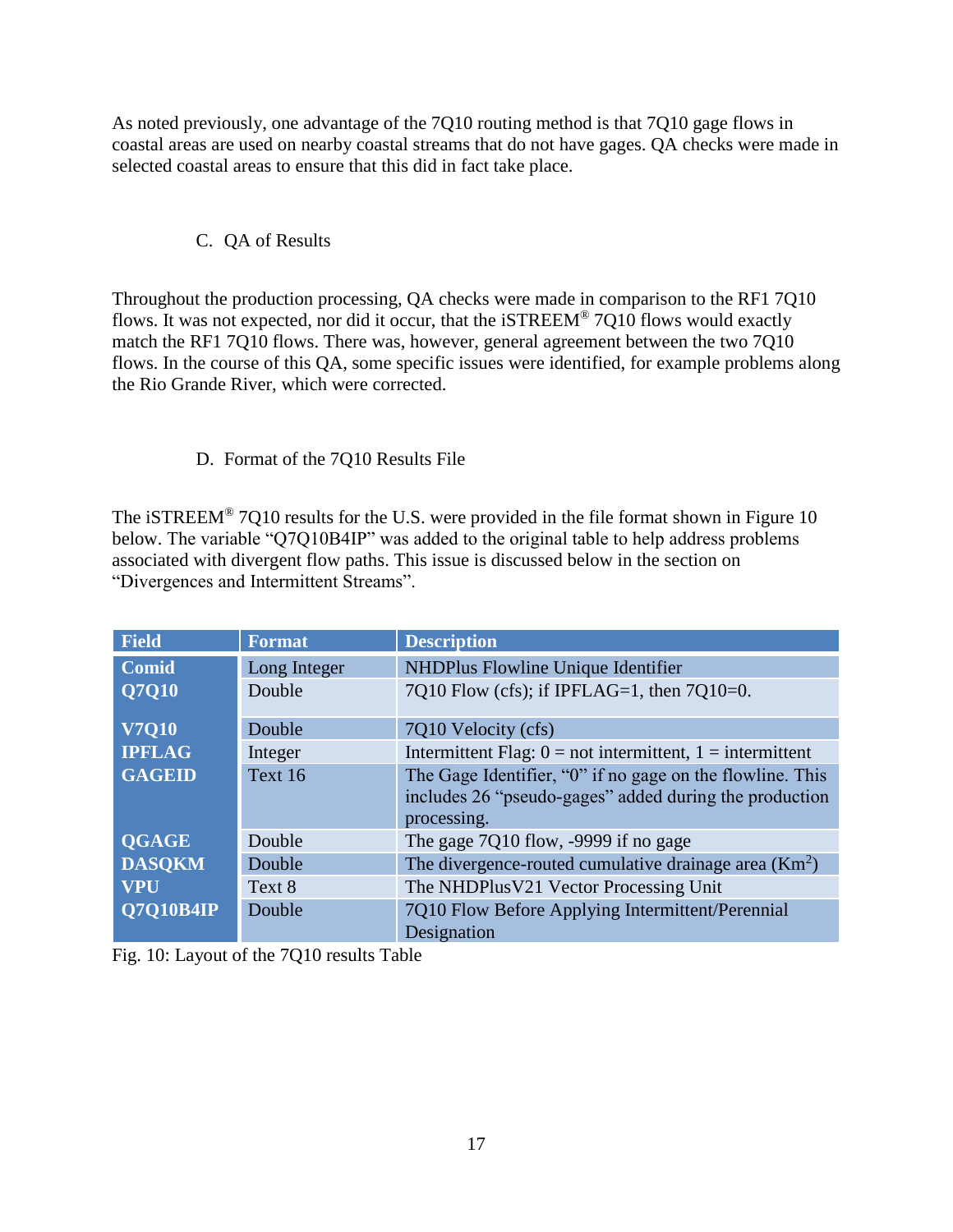V. Primary Issues and Considerations for Use of the iSTREEM® 7Q10 Flows

In general, stream flow estimates in the Great Plains and in the Southwest can be problematic. These areas have a very high percentage of intermittent flowlines but many of the remaining major rivers have gages so, for the purposes of iSTREEM®, many of the rivers of interest can still have decent 7Q10 flow estimates derived from their existing gages. This very situation contributed to the accuracy of 7Q10 flow estimates in Pilot Area 2.

Many perennial (more accurately "not intermittent") streams will have 7010 flows equal to 0. The intermittent designation is for streams that **normally** will not be flowing during portions of the year, for example streams normally dry in the summer and flowing only during wetter conditions or during storm events. The 7Q10 flow reflects these intermittent flows as well as drought-related events ("once every 10 years").

It is to be expected that the 7Q10 flows can decrease going downstream for many reasons including evapotranspiration, losses to groundwater, and flow withdrawals. For these same reasons, a 7Q10 of zero can occur along the stream network.

It is worth noting that all of these conditions do exist in the iSTREEM® RF1 7Q10 flows. There are few RF1 segments with a 7Q10 flow equal 0. Most of these zero 7Q10 flows occur on headwaters, but by no means all of them. There are also many cases where the RF1 7Q10 flow decreases going downstream.

## A. Areas with Known Problems or Issues

- 1. The 7Q10 flows for the Chicago Sanitary Ship Canal in VPU 07 are not reliable. No action was taken.
- 2. There are issues with the 7Q10 flows in the California Central Valley in VPU 18, particularly in some areas with divergent ditches and canals. No action was taken.
- 3. The isolated New River/Salton Sea in VPU 18 has poor results. No action was taken.
- 4. 7Q10 flows can and will decrease going downstream. This is to be expected as a characteristic of low flows.

## B. Divergences and Intermittent Streams

An issue with 7Q10 flows at divergences has been noted when 7Q10 is greater than zero on minor paths of divergences, but is zero on the main stem. This is contrary to the major/minor divergent path designations in NHDPlus. The majority of the flow should in most cases be going down the major path. An investigation of this issue revealed that the problem goes back to the NHDPlus major/minor path designation methods. These methods follow named paths, and did not take the perennial/intermittent issue into account.

C. Lakes and Reservoirs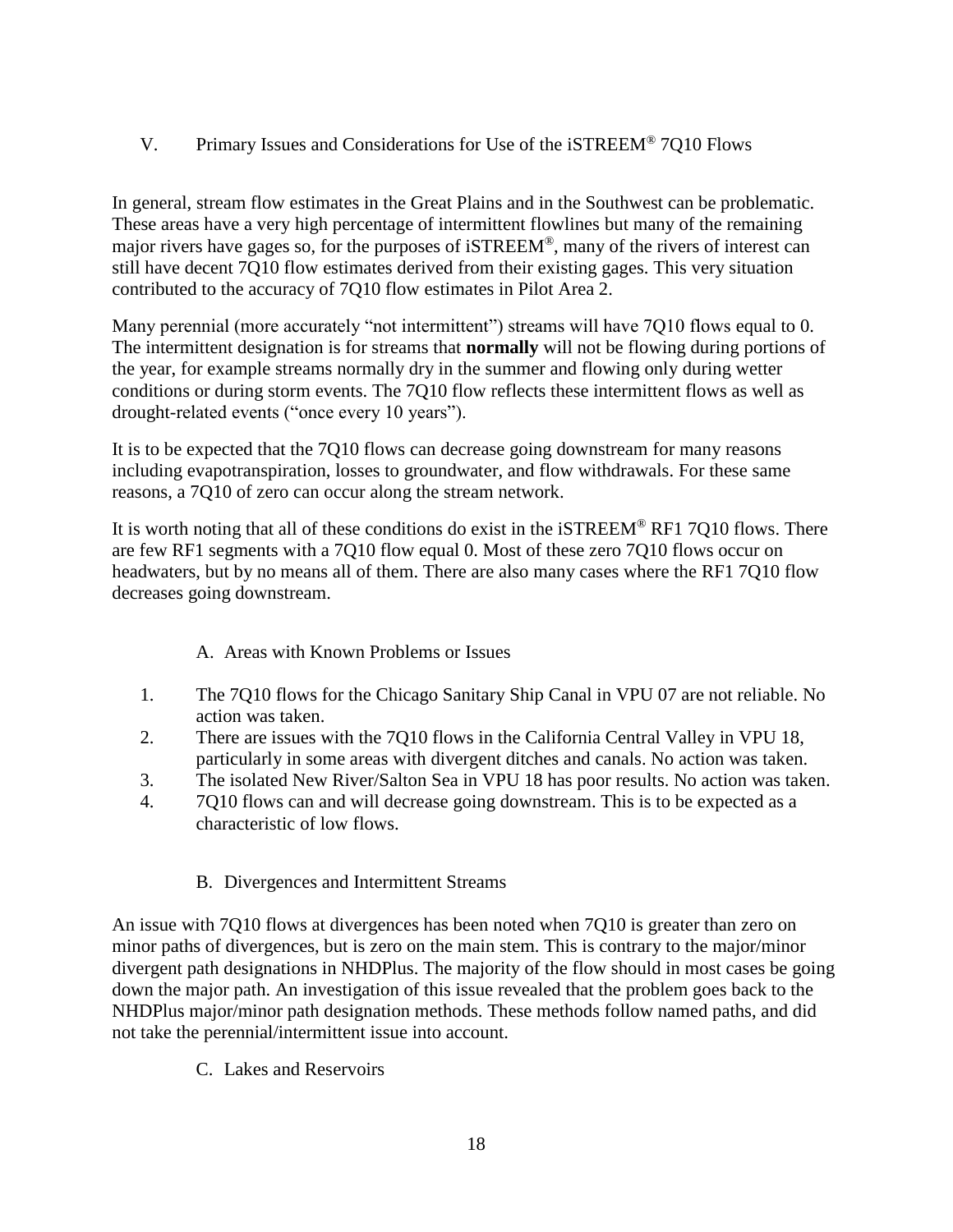The iSTREEM® 7Q10 file has velocities which are calculated based on flowing rivers. These velocity calculations are not valid for lakes and reservoirs. The result is that the times of travel through lakes and reservoirs will be too fast. This issue is a possible problem for the iSTREEM® 2.0 first-order decay calculations. At the time the iSTREEM® 2.0 7Q10 flows were developed, there was no capability for computing volume-based times of travel through lakes and reservoirs. A recent update to NHDPlus however contains lake and reservoir volume information and procedures for computing times of travel in these waterbodies.

D. Estuaries

Similar to the lake and reservoir issue, flows through estuaries can be much longer than the velocity-based calculations will compute. As with lakes and reservoirs, when the iSTREEM® 2.0 7Q10 velocities were calculated, there was no existing estuary designation in NHDPlus. A recent update to NHDPlus provides a flag to designate estuarine flowlines, a designation that could potentially be used in future iSTREEM® modeling.

- VI. Conclusions
	- A. Overall Success of the iSTREEM® 2.0 7Q10 Flows

The iSTREEM<sup>®</sup> 7Q10 flows represent a significant upgrade to the iSTREEM<sup>®</sup> system. Using NHDPlus rather than RF1 provides many advantages to the iSTREEM® community. Also, NHDPlus is heavily used for linking other data, and some of this additional data may be useful. One example of this could be State-defined Impaired Waters. For more information on additional data linked to NHDPlus see the references to NHDPlus.

B. Possible Refinements

A full production processing system has been built for computing the NHDPlus 7Q10 flows. This system could be used as needed or desired for refining certain aspects of the NHDPlus thinned network and the 7Q10 flow calculations. Refinements and upgrades could include:

- 1. Re-building the NHDPlus thinned network based on updates to the wastewater facility database.
- 2. Generating new gage 7Q10 flow estimates using a more current time period, e.g., 1981 to 2015.
- 3. Using the updated version of NHDPlus for the 7Q10 flow and velocity calculations. This process would primarily entail using more current versions of NHDPlus. This update could also include:
	- a. Incorporation of the waterbody volume information for more realistic time-oftravel estimates through the waterbodies.
	- b. Incorporation of the NHDPlus estuarine flags for modeling purposes.